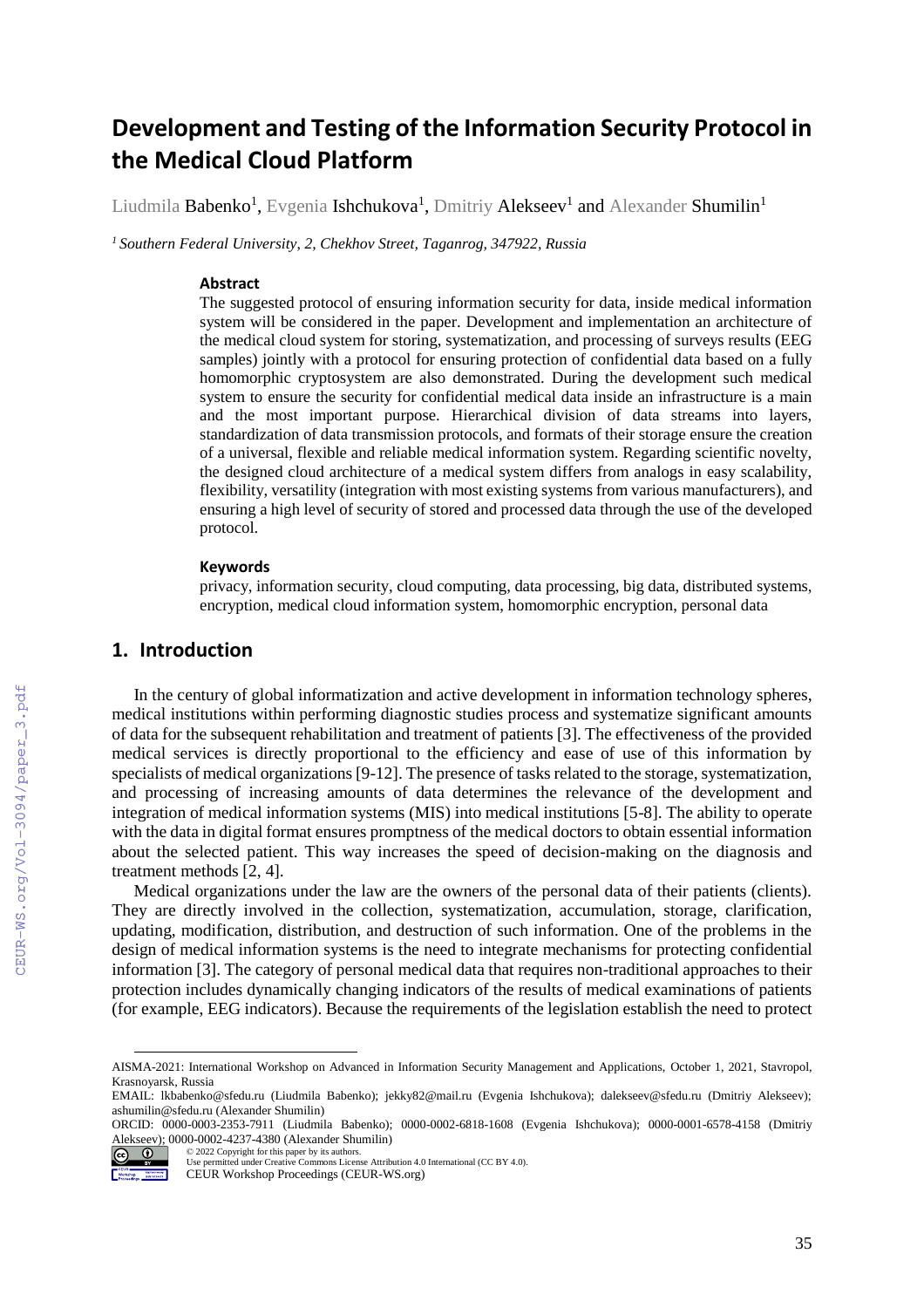personal data, the main task in the implementation of a cloud storage system, systematization, and processing of medical data is to ensure the security of stored information.

The purpose of this research is the development and implementation of the architecture of a cloud storage system for systematization and processing of survey results (for example, EEG), as well as an algorithm for ensuring the protection of confidential data based on fully homomorphic encryption [1].

# **2. Cloud platform structure**

To solve the problem of collecting, storing and processing data, it is necessary to create an information structure that would allow automating business processes, on the one hand, and effectively protect systematized data using fully homomorphic encryption methods, on the other hand. This structure must meet high security requirements, be scalable in the face of growing data volume, and be flexible. The authors have developed a cloud platform that consists of 4 general layers. The structure of this medical platform is presented in fig. 1.



**Figure 1**: The structure of the developed medical platform

**Data storage layer:** a global data warehouse, that includes a database for storing initial data of examinations and reports, as well as anthropometric, diagnostic, and demographic information about patients. **Data consumer layer:** it includes systems that receive and process data from the global warehouse (the previous layer) or transfer new data to them. This layer is linked to the data storage layer through a standardized programming interface (Storage API). **Application software layer:** this layer contains software for customers, where medical data are generated and/or displayed (examinations in the form of signals, reporting, and personal data of a patient). **Hardware layer**: contains physical devices for conducting surveys. In general, there can be various types: electroencephalographs, cardiographs, biofeedback systems, wearable fitness trackers, etc. As a result, the algorithm has been developed to ensure the protection of confidential data based on a fully homomorphic system.

This approach differs from the known ones by using the principles of separation and personal data protection mechanisms, as well as the ability to integrate with most existing software and hardware systems and information systems. The key feature of the medical information system is the subsystem of protection mechanisms, which is an algorithm for ensuring the protection of confidential data based on a fully homomorphic cryptosystem, proposed, implemented and researched by the author.

Being the core of the platform, the data processing information system interacts with application applications using REST API requests. Authorization of users is carried out using the authorization module, which receives an encrypted token from an external authorization service and compares it with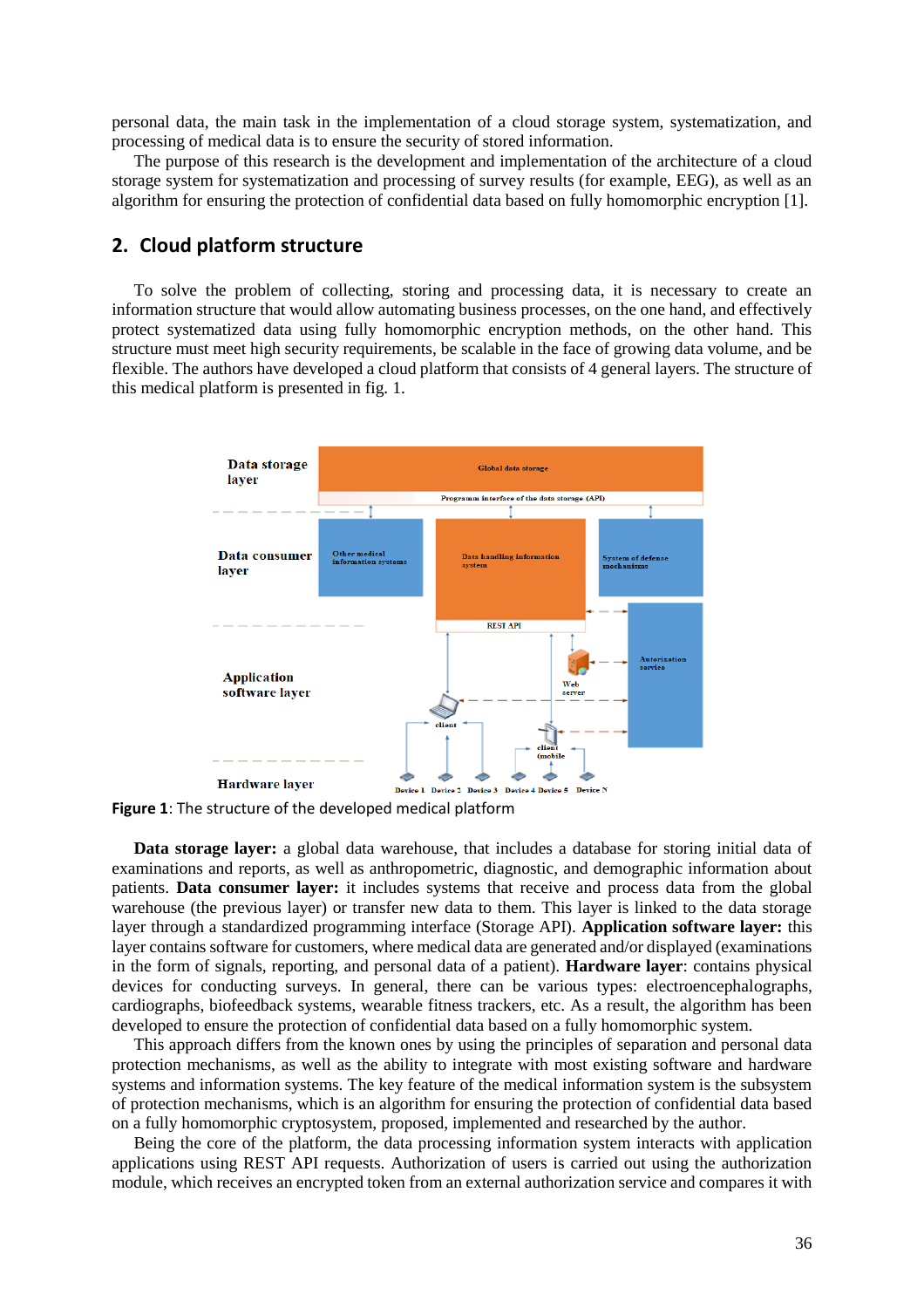the token received from the user. This ensures a high degree of system security. In the general case, a data processing information system can consist of parallel virtual nodes that provide work with their own pool of users. The central element of the Data Processing Information System is the control manager, which fulfills user requests and interface module requests. The management manager also handles the preparation of data for storage in the global data warehouse by managing the format converter. The data obtained can be used by both medical and research organizations, and the platform, accordingly, can perform the task of intellectualizing business processes by simplifying the access of specialists to information (telemedicine services, professional consulting SaaS, automated decision support systems) and a research task (study of algorithms for ensuring the protection of information, correlates and markets of diseases, pharmacological studies).

The cloud platform implements the following functions: providing convenient tools for transferring data between system users; creation of an interface and an extensive database for a research analysis system (including using machine learning algorithms); creation of interfaces for integration into existing medical information systems (MIS); creation of a cloud service (SaaS) for storing, classifying and processing data created using various equipment with support for many popular data formats; creation of a subsystem for ensuring the protection of examination results using the algorithm proposed by the author (on the example of EEG).

To confirm the effectiveness and high level of data security provided, within the framework of the proposed algorithm, a cloud-based medical information system for storing, processing and systematizing confidential data was implemented. The server part of the application has been developed using the Incoding Framework, which is responsible for the business logic and work with the database, a set of REST API requests has been implemented for various scenarios of interaction between users and groups of the platform. The OAuth2.0 service was used to authorize users. The database was a MySQL instance on Amazon Relational Database Service (RDS). The web management interface was developed using the ASP.NET MVC Framework. The platform is deployed on a cluster of instances from Amazon Elastic Compute Cloud (EC2).

The implemented platform supports the ability to integrate with medical information systems using two-way data transfer via the HL7 protocol. Integration with a number of software and hardware systems for recording EEG signals was carried out.

# **3. Confidential data protection protocol development**

Protocol preconditions:

 The users of the medical information system are medical doctors and patients. Each of the users who works with the system is registered in it. Access is granted for use by a unique identifier (login) and password.

 A medical doctor informs patients about the need for a series of monitoring examinations (for example, daily monitoring of brain activity during a fixed period for the patient's rehabilitation) when they visit a medical institution. The dynamics of changes in indicators and their average values over a long time are important for the correct diagnosis and choice of treatment methods for patients, At the same time, the medical doctor provides his unique identifier to the patient, which is necessary for his initial registration in the medical information system. During registering in the system, the patient shares his data and the unique identifier of the medical doctor who ordered the series of examinations.

 Next, a list of available medical doctors who are collaborating with the concrete patient is displayed in the user's account (in a mobile phone or a PC). In the personal account, the function of adding new medical doctors is available (for potential scaling of the system and adding new specialists of a similar or different profile). When an attempt is made to bind the medical doctor's unique identifier to the patient's account, the medical doctor receives a notification request to confirm this action. After confirming the request, the medical doctor has access to view the results of medical examinations of a particular patient.

• Server (let's call them "S") that is used for storing and organizing all data, contains a database with access rights for each registered medical doctor of the system to patient results.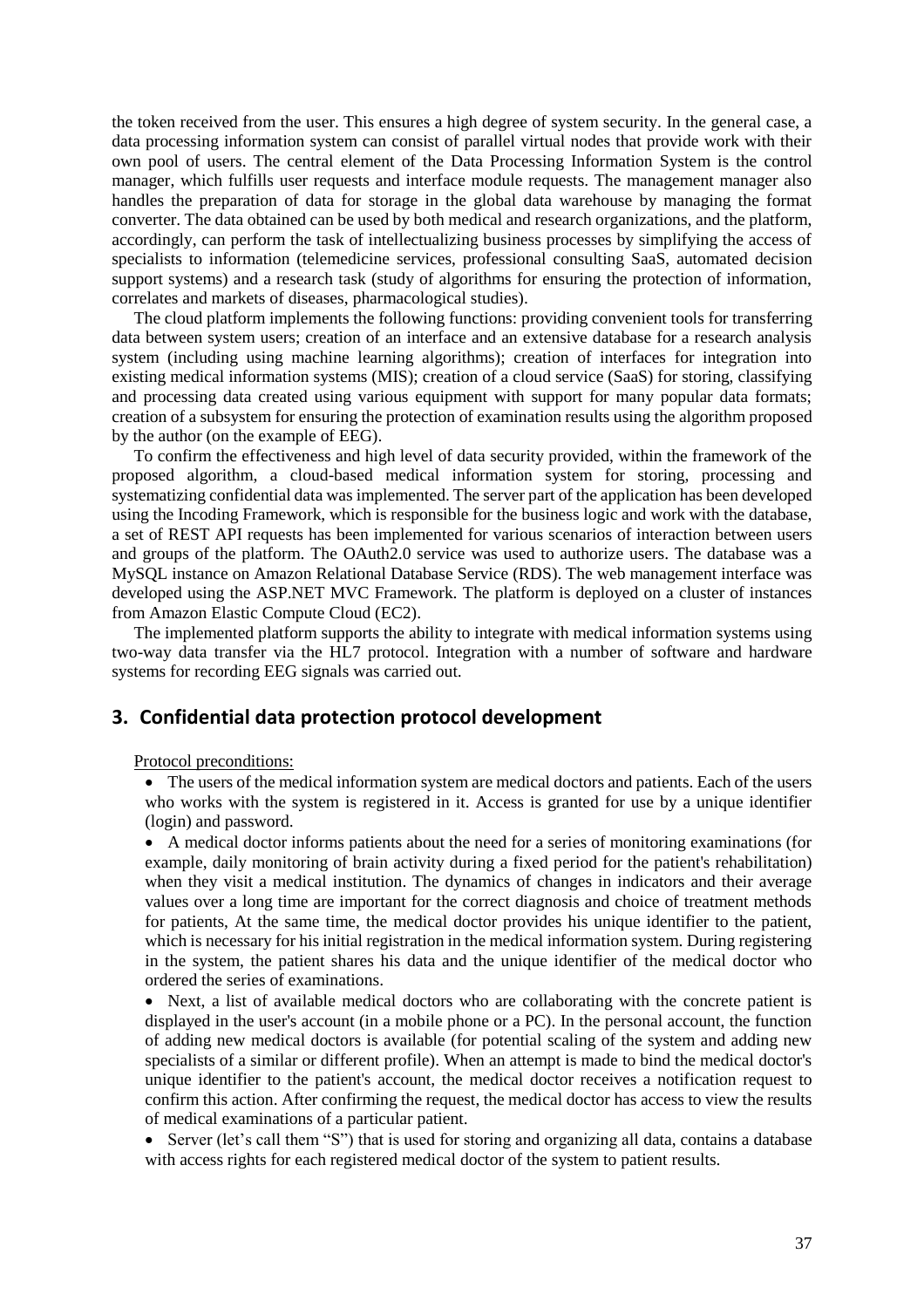#### Protocol steps:

**Step 1.** On the side of each medical doctor in the medical information system, a pair of keys (public and private) is generated and stored for use by each of his patients. Keys are generated immediately after confirmation of the request to join the medical doctor to the personal account of a particular patient.

# public key  $D_1$  for  $P_1$

# private key  $D_1$  for  $P_1$

**Step 2.** After the medical doctor belongs to the patient (in his account), the medical doctor's public key (unique for each patient) is sent to the patient.

### public key  $D_1 \rightarrow P_1$

**Step 3.** During the examination, a patient records the parameters of the biorhythms of the brain (alpha, beta, and theta rhythms). The changes in wave activity (of each type of rhythm) are a changing series of numerical data (updated once per second).

> $alpha_1$  ...  $alpha_N$  $beta_1$  ...  $beta_N$ theta  $1...$  theta  $N$

**Step 4.** The obtained data (indicators of the rhythms of brain activity) from a medical device (for example, a wireless encephalography) are encrypted using a public key that was received from the medical doctor on the patient's side (mobile application. The encrypted data is transmitted and stored on the server. In the regards to cipher texts for alpha\_1, beta\_1, theta\_1, they might be obtained the following way:

Cipher\_alpha\_1 = Encryption(alpha) public key 
$$
D_1
$$
 for  $P_1$   
Cipher\_beta\_1 = Encryption(beta) public key  $D_1$  for  $P_1$   
Cipher\_theta\_1 = Encryption(theta) public key  $D_1$  for  $P_1$ 

**Step 5.** The data that is sent to server is stored there without further decryption. Data on the values of the rhythms of brain activity are statistically accumulated over a long time (rehabilitation course). In parallel, the value of the number of studies performed for each patient is taken into account.

The use of the homomorphic encryption algorithm allows operation adding these data without preliminary decryption, to calculate the average value for each of the rhythms (based on the results of a series of examinations, for example, during a rehabilitation course. The calculation of the average value is conducted because of multiplying the total value of each rhythm (for a series of examinations) by the multiplicative inverse for the value of the number of examinations performed.

> $Cipher_alpha = Cipher_alpha_1 + Cipher_alpha_2 + ... + Cipher_alpha_N$  $Cipher\_beta = Cipher\_beta_1 + Cipher\_beta_2 + \cdots + Cipher\_beta_N$

> Cipher theta = Cipher theta  $1 +$  Cipher theta  $2 + \cdots +$  Cipher theta N

where  $N -$  quantity of all sessions.

Next, the average for each cipher text will be computed:

Cipher\_average\_alpha = 
$$
\frac{Cipher_alpha}{N}
$$
  
Cipher\_average\_beta = 
$$
\frac{Cipher_beta}{N}
$$
  
Cipher\_average\_theta = 
$$
\frac{Cipher_theta}{N}
$$

**Step 6.** If necessary to obtain calculated data for each rhythm (alpha, beta, and theta), the medical doctor sends a request to the server in the form of a patient ID to receive data.

$$
GET
$$
  $(ID P1) \rightarrow Server$ 

**Step 7.** After receiving the request, the server checks whether the medical doctor has access to the data of a particular patient. The check is performed by the medical doctor's ID.

**Step 8.** If you have access rights, the server sends encrypted data (average values of the brain activity rhythms) to the medical doctor, who made the request.

 $Cipher\_for\_P1 = (Cipher\_average\_alpha,$ 

Cipher\_average\_beta, Cipher\_average\_thera)

**Step 9.** The medical doctor decrypts the received data using his private key (generated for a specific patient).

 $Average_alpha = Decrypt(Cipher_average_alpha) private key D1 for P1$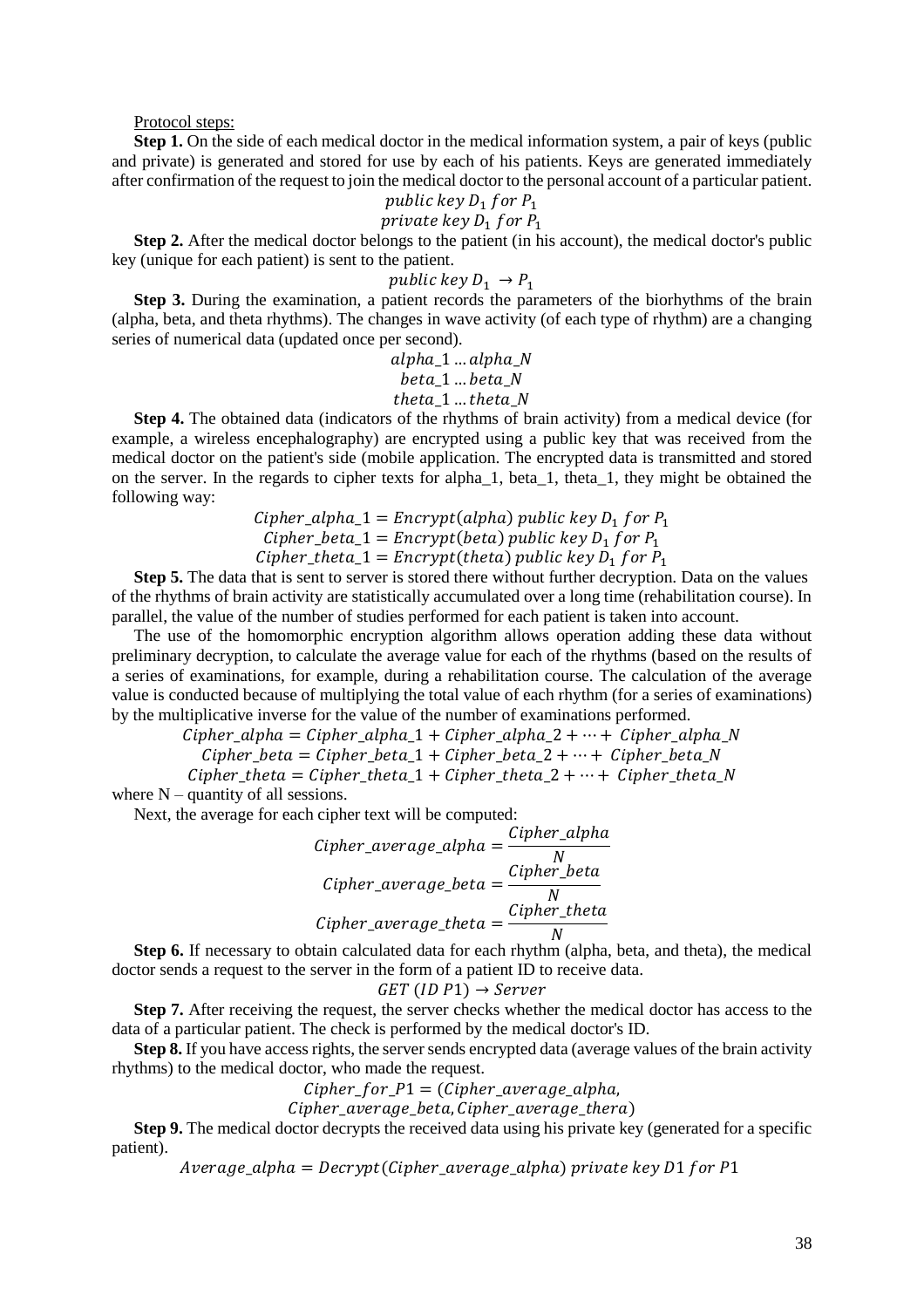$Average_{\phi}$  = Decrypt(Cipher\_average\_beta) private key D1 for P1  $Average_{theta} = Decrypt(Cipher_{average_{theta}) private key D1 for P1$ 

The sequence of steps (from the server-side, patients, and medical doctors) of the algorithm is demonstrated at fig. 2.



**Figure 2**: Protocol for ensuring medical data protection

# **4. Experimental part**

As part of the work, the authors proposed a protocol for ensuring the protection of confidential data based on a completely homomorphic cryptosystem for brain activity data. The BGV scheme was chosen as the fully homomorphic encryption algorithm under study. To test the properties of the proposed information security algorithm, the HELib cryptographic library was chosen. To obtain a comprehensive assessment of the efficiency of the algorithm proposed by the authors, it is necessary to analyze the following parameters: the execution time of encryption, decryption, addition, multiplication, the signal-to-noise ratio of the ciphertext to the plaintext.

During testing, measurement results were obtained demonstrating the high efficiency of the protocol developed by the authors. The average execution time of the encryption function was 115463817 ns, the average execution time of the decryption function was 8644635 ns, the average execution time of the homomorphic addition function was 391472 ns, the average operation time of the multiplication function was 5987452 ns. It is known that the ciphertext obtained with the help of fully homomorphic encryption schemes has redundancy. The degree of this redundancy is an important parameter of fully homomorphic encryption schemes. This redundancy can be determined by examining the signal-tonoise ratio. During testing of the protocol, it was found that the signal-to-noise ratio was 1.94567.

### **5. Conclusion**

Hierarchical division of data streams into layers, standardization of data transmission protocols, and formats of their storage ensure the creation of a universal, flexible and reliable medical information system. Regarding scientific novelty, the designed cloud architecture of a medical system differs from analogs in easy scalability, flexibility, versatility (integration with most existing systems from various manufacturers), and ensuring a high level of security of stored and processed data through the use of the developed algorithm.

The novelty of the developed algorithm lies in the correct operation with different types of data (the mechanism of the algorithm is the same for different types of studies). It is also possible to use the algorithm in an untrusted environment, which will increase the efficiency of security systems (there is no need to decrypt data to calculate for example average values of patient indicators over a long period).